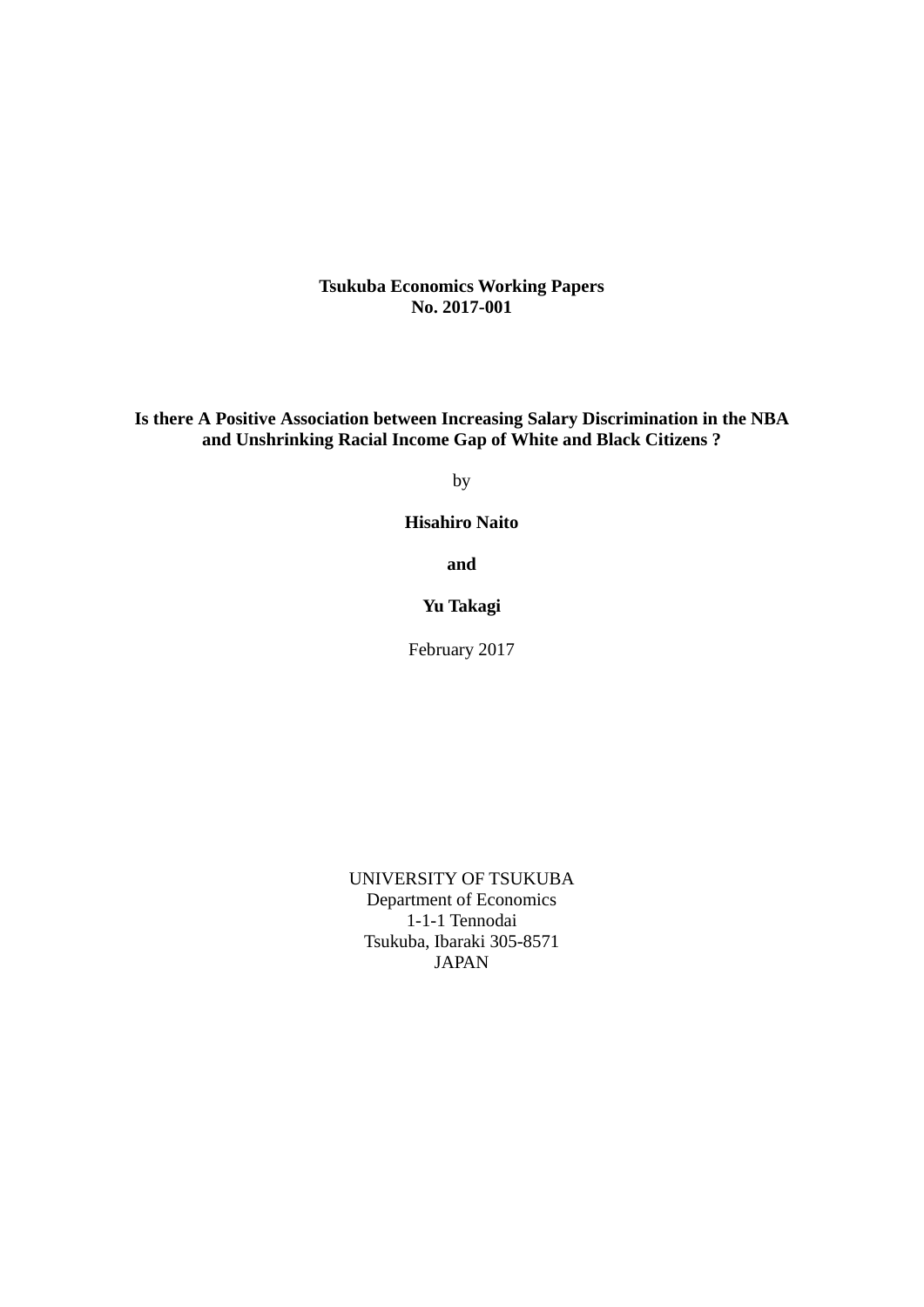# Is there A Positive Association between Increasing Salary Discrimination in the NBA and Unshrinking Racial Income Gap of White and Black Citizens ?

Hisahiro Naito<sup>\*</sup>

Department of Economics

University of Tsukuba

Yu Takagi §

College of International Studies

University of Tsukuba

February 1, 2017

<sup>∗</sup>Address: Tennodai 1-1-1, Tsukuba, Ibaraki, 305-8573; e-mail: naito@dpipe.tsukuba.ac.jp †Corresponding author

<sup>‡</sup>This work was supported by a financial grant from the Ministry of Education, Science, Sports and Culture(JSPS Kakenhi Grant Number 15K0351) and the faculty research fund.

<sup>§</sup>Address: Tennodai 1-1-1, Tsukuba, Ibaraki, 305-8573; e-mail: s1210369@u.tsukuba.ac.jp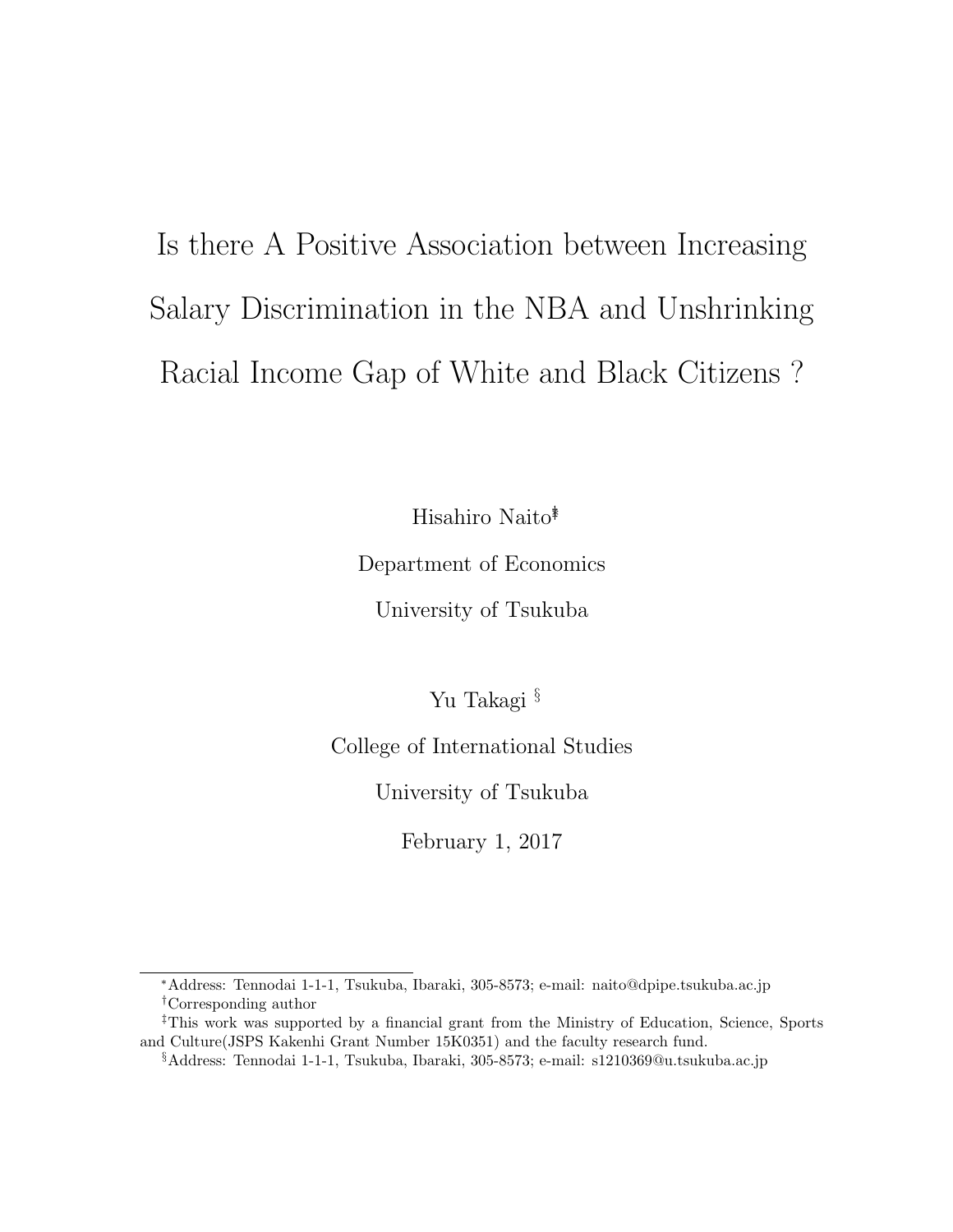#### Abstract

From the late 2000s, racial salary discrimination against black players emerged in the National Basketball Association (NBA) league. At the same time in the United States, the income gap between white and black citizens, which had been decreasing in the previous 20 years, stalled in the mid-2000s and started to increase again from the late 2000s. In this study, we examine whether increasing racial salary discrimination against black players in the NBA is positively associated with the non-shrinking income gap between white and black citizens. Using census data, we calculate the median income ratio of white and black males in each metropolitan area where at least one NBA team is located. Then, we examine whether the white premium of the salary of an NBA player is correlated with the median income ratio between white and black citizens of the metropolitan area where the player's team is located. We find that the white premium becomes higher in a metropolitan area where the median income gap of the citizen becomes smaller. Thus, increasing salary gap against black players in the NBA in the late 2000s and 2010s is not positively associated with non-shrinking income gap between white and black citizens

JEL Classification: J71

Keywords: racial discrimination, NBA, labor markets, salary discrimination, black– white wage gap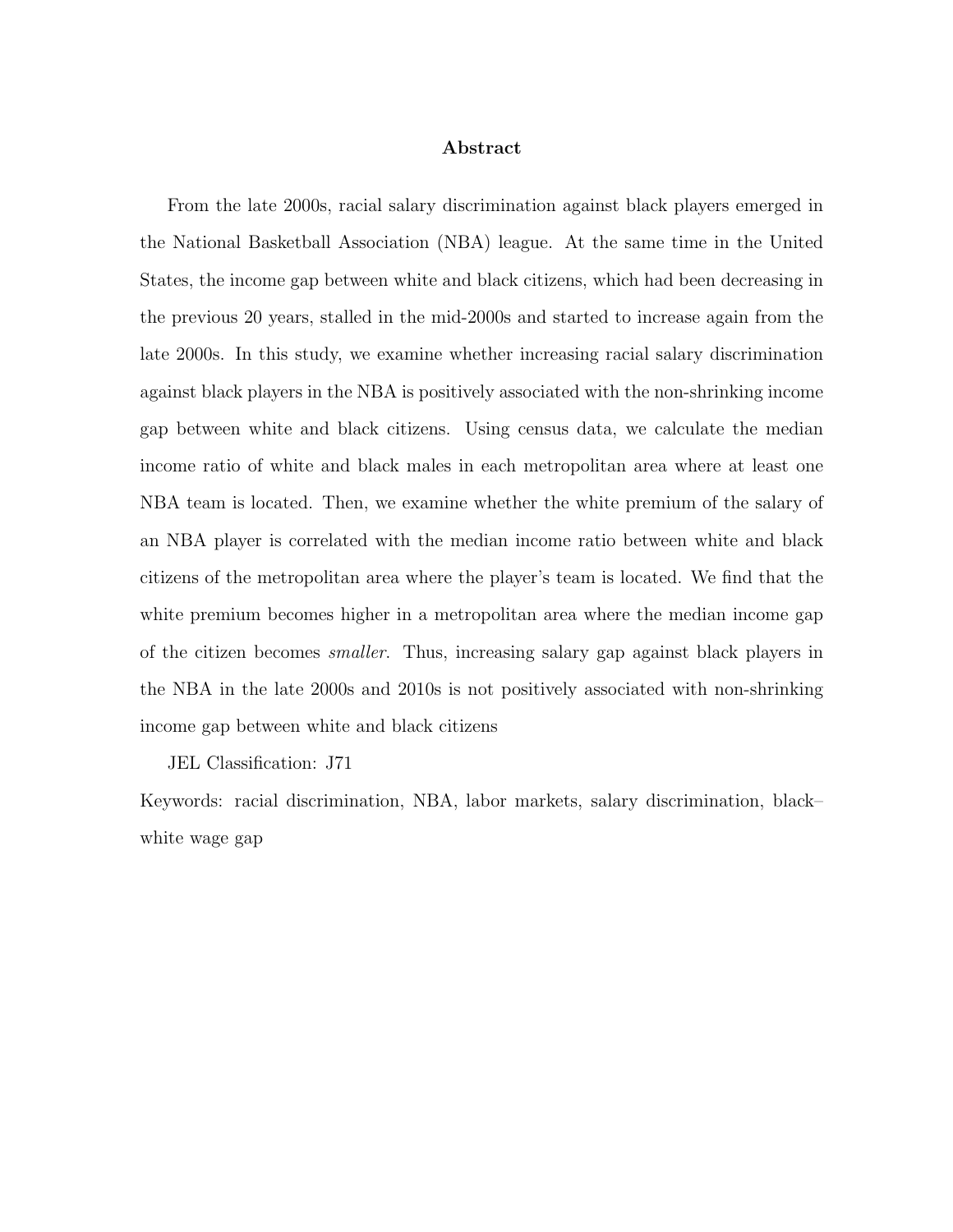#### 1 Introduction

Racial discrimination in the National Basketball Association (NBA) league has attracted considerable attention in both the media and economics literature. For example, in April 2014, the owner of Los Angeles Clippers was banned from the NBA permanently and fined \$2.5 million for his racism comments. Kahn and Sherer (1988) finds a strong white (20 percent) salary premium controlling productivity and other covariates using the salary data in the 1985–1986 season. On the other hand, several studies report that such a white salary premium decreased or disappeared in the 1990s (Dey, 1997; Hamilton, 1997; Bodvarsson and Brastow, 1998; Gius and Johnson, 1998; Erick Eschker and Siegler, 2004; Hill, 2004; Groothuis and Hill, 2013). Some studies report that in the 2000s, there was even a negative white premium against white players (Yang and Lin, 2012; Groothuis and Hill, 2013).

However, recently, making a long unbalanced panel data of salary and productivity covering 1985-2015, we find that while in the 1980s and 1990s there was no discrimination against black players, from the late 2000s, there was significant salary discrimination against non-white players (Naito and Takagi, 2017). More specifically, we find that white players are paid 20–25 percent more than non-white player with similar characteristics in the late 2000s and 2010s, and that this result is robust to many specification checks, such as quantile regression and controlling sample selection, type of contracts and foreign players.

A natural question arising from this finding is why racial discrimination started to arise in the NBA suddenly from the late 2000s.

Figure 1 shows the white premium of NBA players and income gap of white-black citizens in the last three decades.<sup>1</sup> The blue line shows the coefficient of white dummy

<sup>&</sup>lt;sup>1</sup>In our previous paper(Naito and Takagi, 2017), we compare the salary of white and non-white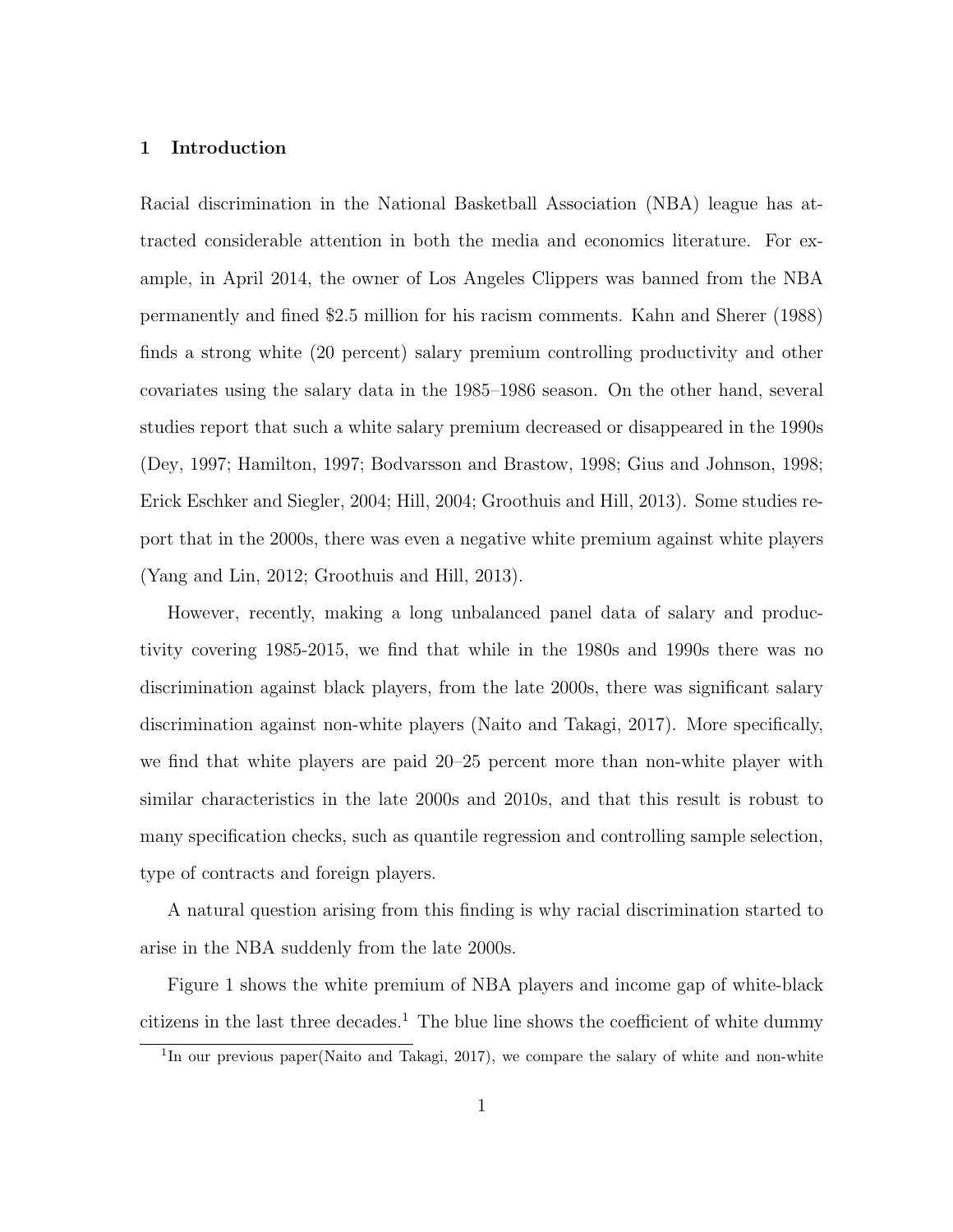when the natural log of the salary of each player in each year is regressed on white dummy after controlling a large dimension of productivities. Red line shows the median income ratio between male white citizens and male black citizens in each year. The red line shows that the white premium of NBA players started to rise in the middle 2000s. Interestingly, until the late 2000s, the median income ratio between white and black citizens was falling. However, since the late 2000s, it started to rise again.

One interesting hypothesis is that the increasing salary discrimination against black players in the NBA is related with the non-shrinking income gap between white and black citizens in the United States. If each citizen prefers to see NBA players of their own race and if a team is willing to pay a higher salary to a player whom wealthier fan want to see, the increasing salary discrimination against black players might be just a reflection of non-shrinking income gap between white and black citizens.

In this paper, we examine whether an increase of the racial salary gap between white and black players with similar characteristics in the NBA is positively associated with the income gap between white and black citizens by using the census data and salary data of NBA players. More specifically, we use census data from 1990, 2000, and 2010, which contain information on the income of residents of each metropolitan area where at least one NBA team is located. For each metropolitan area where at least one NBA team is located, we calculate the ratio of median income of black and white residents in the 1990, 2000, and 2010 census. Then, we check whether the white premium in the NBA is positively associated with the increasing income gap between white and black residents of the metropolitan area of the team to which the players belong.

players. In this figure, however, we plot the white premium over black players with similar characteristics since the majority of non-white players are black and income gap of white and black citizen displays a similar pattern.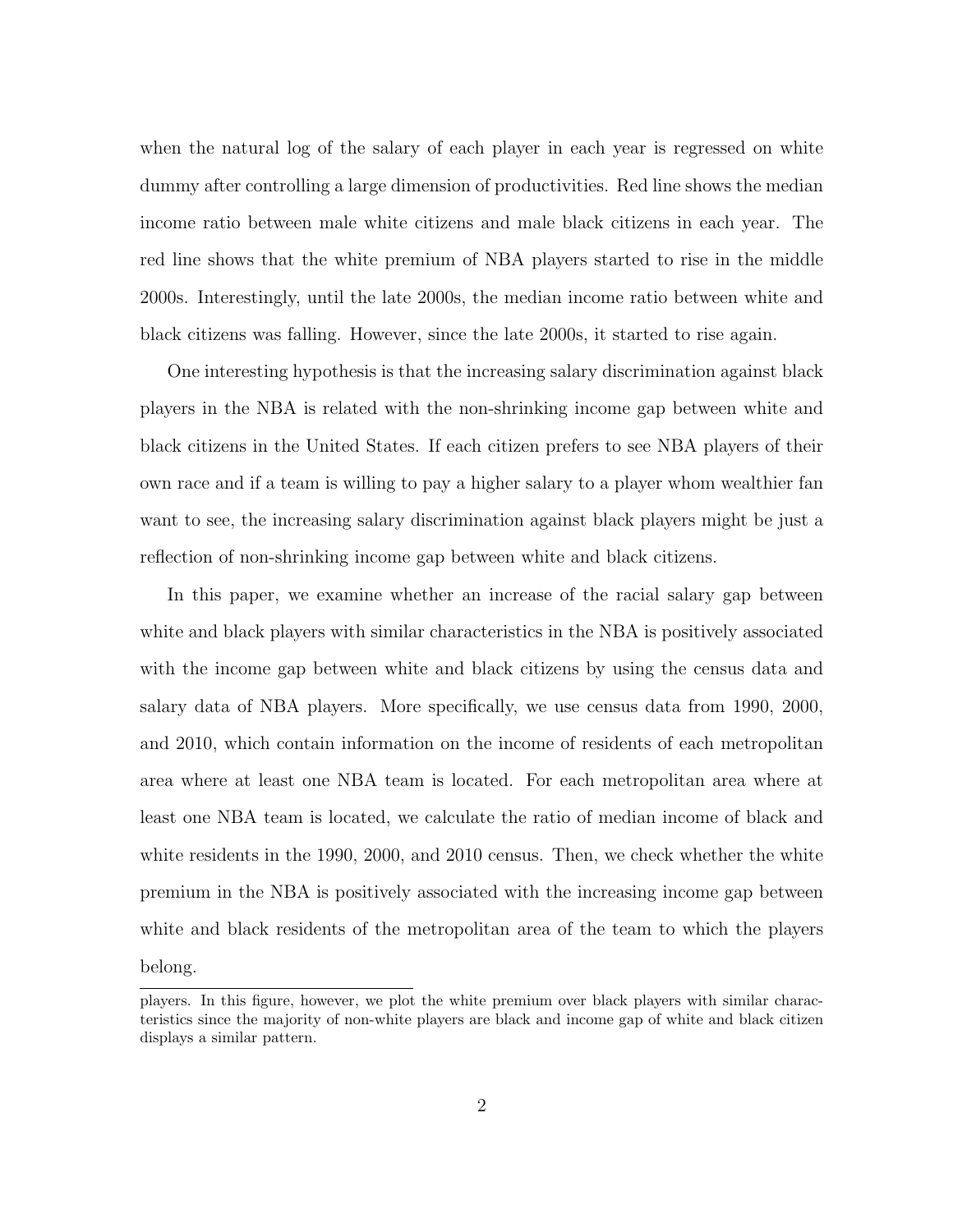### 2 Datasets

We obtain information on the annual salaries of players from the ESPN salary-ranking website, the NBA's reference website, and a fan website. For indexes of performance, birthplace, nationality, height, weight, and birth year, we collect information from the ESPN website and the reference website of the NBA players.<sup>23</sup>

We pick up salary information of the season where the starting year of the season is equal to the census year (1990, 2000, 2010 ) or is 1 year before or 1 year after the census year.<sup>4</sup> The median incomes of white and black residents in each metropolitan area are calculated from the census data, which are available from IPUMS USA<sup>5</sup>. Because we map the ratio of the median income of each metropolitan area, which is calculated from the US census, to the salary data, we drop the observations of players who belonged to Canadian teams. We also restrict to white and black players.<sup>6</sup>

## 3 Empirical model

First, we estimate the following equation separately for three different periods (1990– 1991, 1999–2001, and 2009–2011):

$$
\ln S_{ijt} = \beta_0 + \beta_1 White_i + \gamma_1 X_{1ijt} + \gamma_2 X_{2i} + \gamma_j + \gamma_t + \varepsilon_{ijt}
$$
\n<sup>(1)</sup>

<sup>5</sup>https://usa.ipums.org/usa/

<sup>&</sup>lt;sup>2</sup>The detailed explanation of the construction of the dataset is available from Naito and Takagi (2016).

<sup>3</sup>For indexes of the performance of players, we use the 16 indexes. Those indexes are discussed in detail in Naito and Takagi (2016).

<sup>4</sup>This implies that we pick up the 1990–1991, 1991–1992, 1999–2000, 2000–2001, 2001–2002, 2009– 2010, 2010–2011, and 2011–2012 seasons.

<sup>&</sup>lt;sup>6</sup>Since the majority of non-white player are black, our results does not change even if we include non-white and non-black players.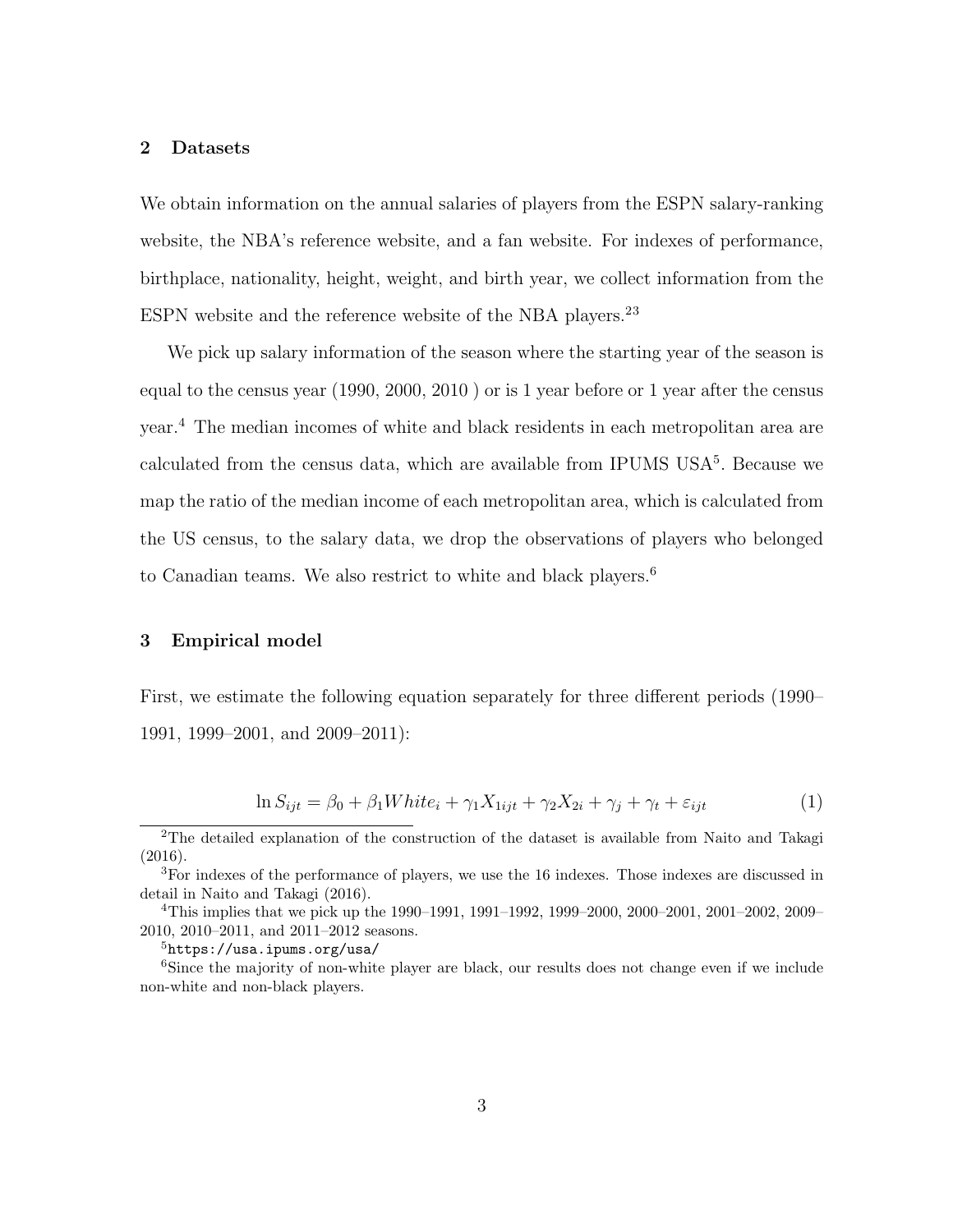where i is the index of the individual; j is the index of the team; and t is the index of the season. White<sub>i</sub> is a dummy variable and it is equal to one if a player i is white and otherwise zero. To simplify the notation, we define the year t to year  $t+1$  season as season t. As discussed in the preceding dataset section, we select the observation whose season is equal to the census year or 1 year before or 1 year after the census year<sup>7</sup>.  $X_{1,ijt}$  are the indexes of performance in season t-1. To avoid an endogeneity problem, we control the performance in season t-1 instead of the performance in season t.  $X_{2i}$ represents the time invariant player characteristics, such as height.  $\gamma_j$  is the team's time invariant fixed effect.  $\gamma_t$  is the time fixed effect.  $\beta_1$  is the white premium and shows the percentage premium of the salary of a white player over a black player with similar characteristics.

In the next step, we examine whether an increase of the white premium in the late 2000s and 2010s is associated with a change of income gap of white and black citizen. To denote three separate periods (1990–1991, 1999–2001, and 2009–2011), we write 1990–1991, 1999–2001, and 2009–2011 as the ar1990, ar2000, and ar2010, respectively. Let  $T = \{ar1990, ar2000, ar2010\}$ . Then, we estimate the following equation from the pooled dataset:

$$
\ln S_{ijt} = \beta_0 + \sum_{k \in T} \beta_{1,k} White_i \times D_t^k + \sum_{k \in T} \beta_{2,k} White_i \times Std\_gap_{jt} \times D_t^k
$$

$$
+ \sum_{k \in T} \gamma_{1,k} Std\_gap_{jt} \times D_t^k + \gamma_2 X_{1ijt} + \gamma_3 X_{2i} + \gamma_j + \gamma_t + \varepsilon_{ijt}
$$
(2)

 $D_t^{ar1990}$  is the dummy variable indicating whether t belongs to the first period (1990– 1991). It is equal to 1 if  $t=1990$  or 1991, and 0 otherwise.  $D_t^{ar2000}$  and  $D_t^{ar2010}$  are

<sup>7</sup>The salary data of the 1989-1990 season are not available due to a dispute between players and the owners of the NBA.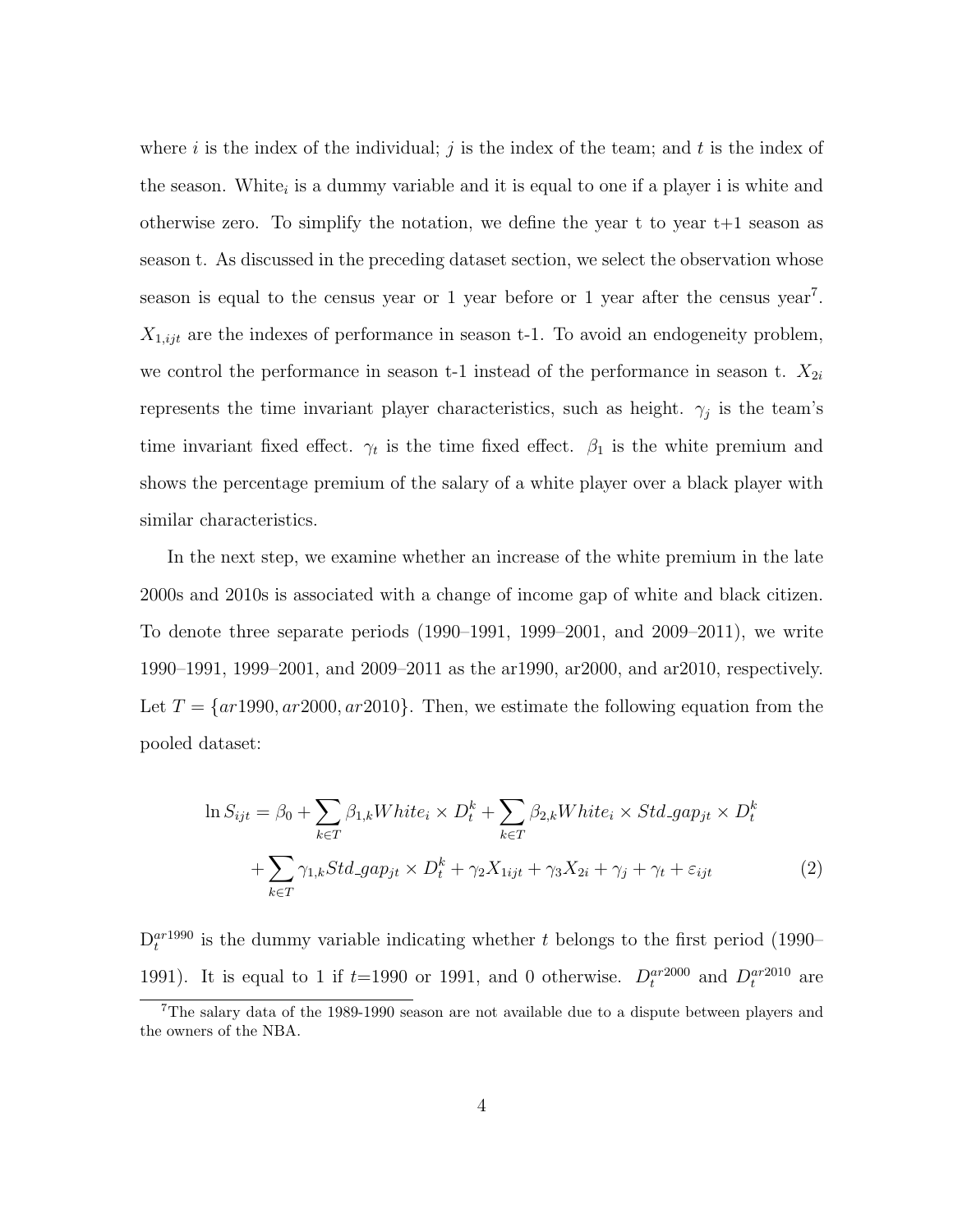defined in a similar way.  $Std\_{gapjt}$  is the standardized income gap between black and white citizens and is defined as

$$
Std\_gap_{jt} = (gap_{jt} - \overline{gap_{jt}}) / sd\_gap.
$$
\n(3)

 $gap_{jt}$  is the median income ratio of male white citizens to male black citizens in year t in the metropolitan area where team j is located.  $\overline{gap_{jt}}$  is the sample mean of  $gap_{jt}$ . sd gap is the sample standard deviation of  $gap_{jt}$ .

 $\beta_{1,k}$  measures the white premium in period k∈ T of players who belong to a team of which the income ratio of the white-black citizens of the metropolitan area is the national average.  $\gamma_{1,k}$  measures the how much percentage the salary increases in period k∈ T when the income ratio of white and black citizen increases by one standard deviation. Our main interest is  $\beta_{2,ar2010}$ , which shows how much the percentage of the white premium increases in 2009-2011 when the income ratio of white and black citizens increases by one standard deviation. We expect  $\beta_{2,ar2010}$  is positive and statistically significant. The term  $\sum_{k\in T}\beta_{1,k}White_i \times D_t^k$  in equation (2) allows the coefficients of the white dummy to be different in three separate periods (1990–1991, 2009–2001, and 2009–2011). The term  $\sum_{k \in T} \beta_{2,k} White_i \times Std\_gap_{jt} \times D_t^k$  allows the coefficients of the white dummy to be dependent on the income gap between white and black citizens in three separate periods. To calculate the median income in each metropolitan area, we restrict citizens to those aged from 23 to 60 years. For the season when the census is conducted, we use the census data to calculate the median income. For the season when the census is not conducted, we use the closest census data.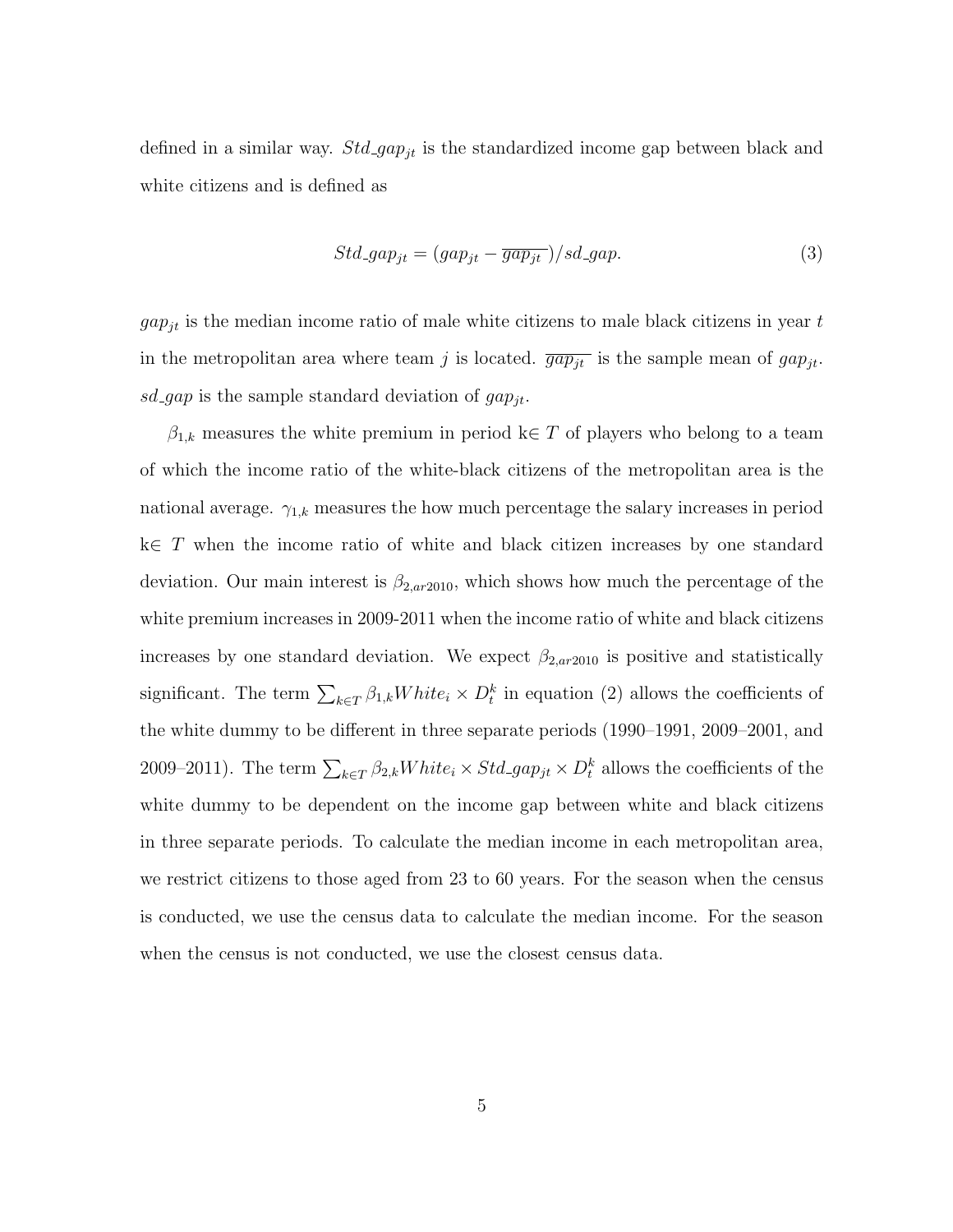#### 4 Results

Table 1 shows the estimation results. In columns  $(1)$ – $(3)$ , we estimate the white premium in three separate periods  $(1990-1991, 1999-2001,$  and  $2009-2011)$ . As shown in our previous study (Naito and Takagi, 2016), the columns  $(1)$ – $(3)$  indicate that the white premium is statistically and economically significant only in the 2009–2011 period. Column (1) shows that in 2009–2011 period, white players were paid 31 percent more on average than non-white players with similar characteristics. In column (4), we estimate the white premium by pooling the three samples and allowing the white premium to vary in each decade. Column (4) shows that only the interaction term of white dummy and 2010s dummy is statistically significant. It shows that white players in 2009-2011 is paid 29 percent more, which is consistent with columns (1)-(3). Columns (5) and (6) examine the hypothesis that racial salary gap of the NBA is positively associated with income gap between white and black citizen. Columns (5) and (6) show that in an area where the ratio of the median income of white and black males is one standard deviation larger, the white premium is 9 percent lower in 2009-2011 period, contrary to out expectation. In 1990-1991 and 1999-2001 periods, the racial salary gap in the NBA is not associated with income gap between white and black citizen. In column (7), we assume that the error term is clustered at the metropolitan area  $\times$  period.<sup>8</sup> We do so because  $Std\_gap_{jt}$  is the same for the same metropolitan area and the same period. Column (7) shows that the statistical significance does not change even when we change the assumption on clustering. The results from columns  $(4)$ – $(7)$  show that the salary gap of white and black players in 2009-2011 is not positively associated with the income gap between white and black male citizens, contrary to our expectation.

 ${}^{8}$ In columns (1)–(6), we have assumed that the error term is clustered for the same player.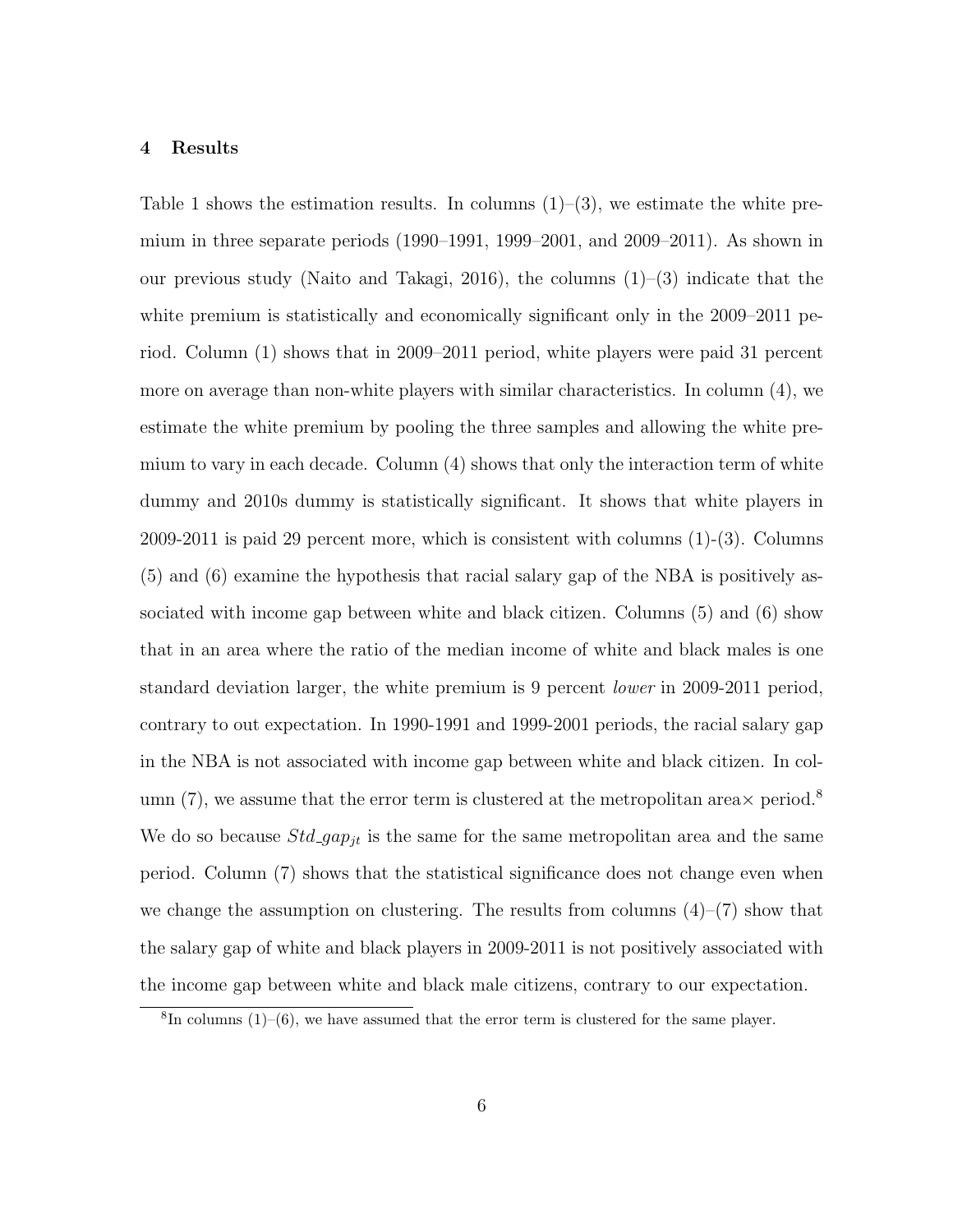## 5 Conclusion

In the late 2000s and 2010s, salary discrimination against black players became significant in the NBA. White players were paid about 31 percent more than black players with similar characteristics in the 2010s. Concurrently, around the mid-2000s, the declining trend in the white–black income gap stalled and from the late 2000s, started to increase.

This study examined whether salary discrimination against black players is positively associated with income gap between white citizens and black citizens. Contrary to our prediction, we find that the salary gap between white and black players is negatively associated with income gap between white and black citizens. This suggests that we need to look for different reasons that explain why salary discrimination against black players increased from late 2000s.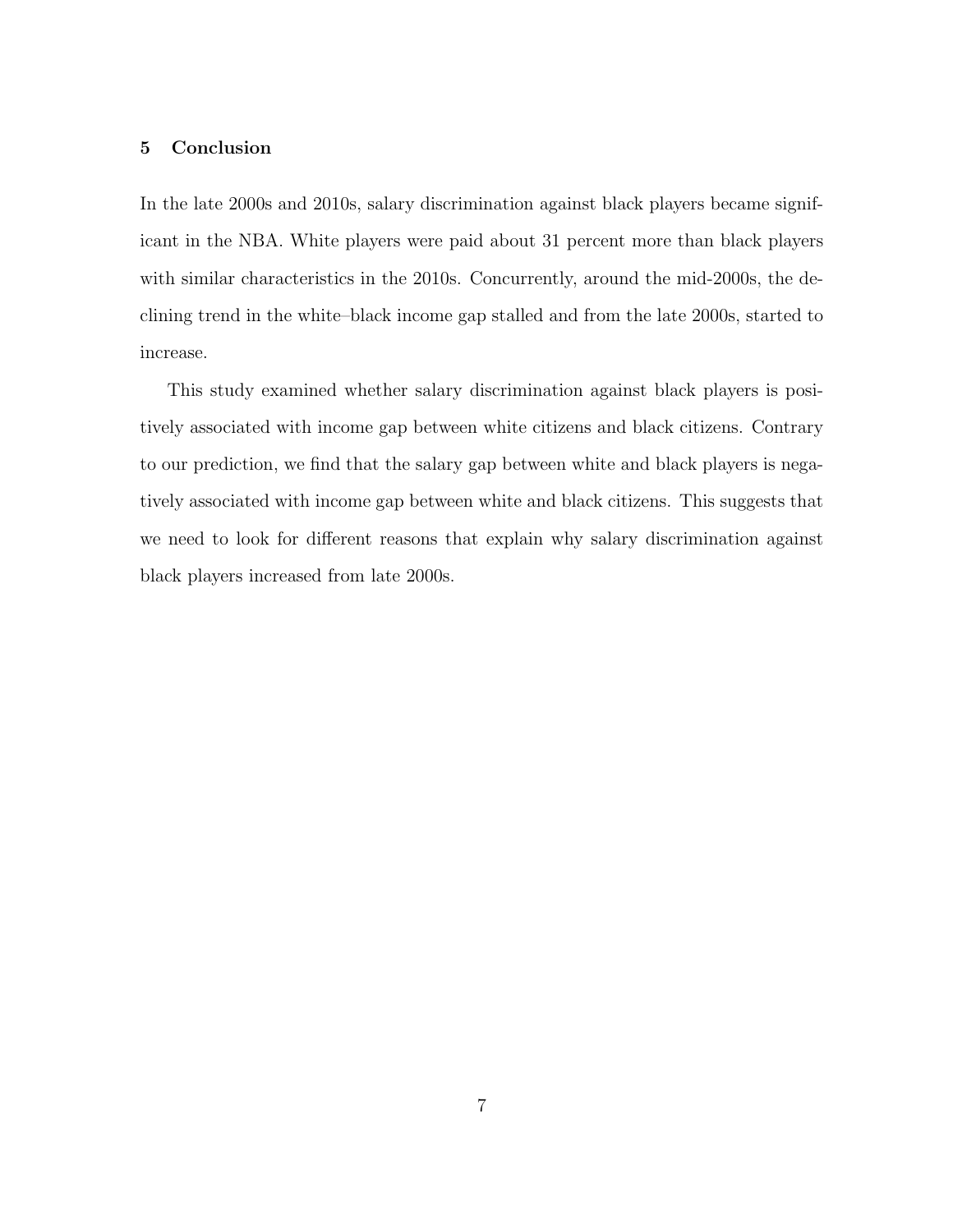| Table 1: Estimated Coefficients of Main Variables of Interest |                |                |           |                |                |            |                      |
|---------------------------------------------------------------|----------------|----------------|-----------|----------------|----------------|------------|----------------------|
| Variables                                                     | (1)            | (2)            | (3)       | (4)            | (5)            | (6)        | (7)                  |
| white                                                         | $0.310***$     | 0.0933         | 0.0239    |                |                |            |                      |
|                                                               | (0.0969)       | (0.0933)       | (0.0775)  |                |                |            |                      |
| white $\times$ dummy(2009-2011)                               |                |                |           | $0.271***$     | $0.293***$     | $0.356***$ | $0.356***$           |
|                                                               |                |                |           | (0.0887)       | (0.0916)       | (0.0988)   | (0.106)              |
| white $\times$ dummy $(1999-2001)$                            |                |                |           | 0.0346         | 0.0475         | 0.0683     | 0.0683               |
|                                                               |                |                |           | (0.0847)       | (0.0955)       | (0.103)    | (0.105)              |
| white $\times$ dummy $(1990-1991)$                            |                |                |           | 0.118          | 0.107          | 0.00246    | 0.00246              |
|                                                               |                |                |           | (0.0732)       | (0.0739)       | (0.0750)   | (0.0750)             |
| white×dummy(2009-2011)×Standardized                           |                |                |           |                | $-0.102*$      | $-0.0980*$ | $-0.0980**$          |
| income gap                                                    |                |                |           |                | (0.0537)       | (0.0527)   | (0.0450)             |
| white×dummy(1999-2001)×Standardized                           |                |                |           |                | 0.0442         | 0.0520     | 0.0520               |
| income gap                                                    |                |                |           |                | (0.103)        | (0.102)    | (0.0914)             |
| white $\times$ dummy(1990-1991) $\times$ Standardized         |                |                |           |                | 0.0300         | 0.0175     | 0.0175               |
| income gap                                                    |                |                |           |                | (0.0678)       | (0.0595)   | (0.0491)             |
| season dummy $\times$ player characteristics                  | N <sub>o</sub> | N <sub>o</sub> | No        | N <sub>o</sub> | N <sub>0</sub> | Yes        | Yes                  |
| clustering level of the error term                            | player         | player         | player    | player         | player         | player     | area $\times$ period |
|                                                               |                |                |           | 1990-1991,     | 1990-1991,     | 1990-1991, | 1990-1991,           |
| sample seasons                                                | 2009-2011      | 1999-2001      | 1990-1991 | 1999-2001,     | 1999-2001,     | 1999-2001, | 1999-2001,           |
|                                                               |                |                |           | 2009-2011      | 2009-2011      | 2009-2011  | 2009-2011            |
| $\mathbf N$                                                   | 873            | 885            | 481       | 2,239          | 2,239          | 2,239      | 2,239                |
| R-squared                                                     | 0.520          | 0.608          | 0.605     | 0.616          | 0.616          | 0.645      | 0.645                |

Notes: The sample is restricted to white and black players. The year t to year t+1 season is defined as season t. The dummy(2009-2011) is equal to 1 if the season is 2009, 2010, or 2011. The dummy(1999-2001) is equal to 1 if the season is 1999, 2000, or 2001. The dummy(1990-1991) is defined similarly. The data for the 1989 season are not available owing to a dispute between players and owners. Standardized income gap is the standardized ratio of the median income of white and black males aged 23–60 years. Clustering robust standard errors are in parentheses. All specifications are clustered at the player's level except (7). In (7), it is assumed that the error term is clustered within the metropolitan area × period, where period is defined as 1990–1991, 2009–2011, or 2009–2011. All regression specifications include the indexes of performance, weight, height, team fixed effect, and season fixed effect as additional explanatory variables. In addition, specifications (4)–(7) include standardized income gap xperiod dummy as explanatory variables. \*\*\* p<0.01, \*\* p<0.05,  $*$  p<0.1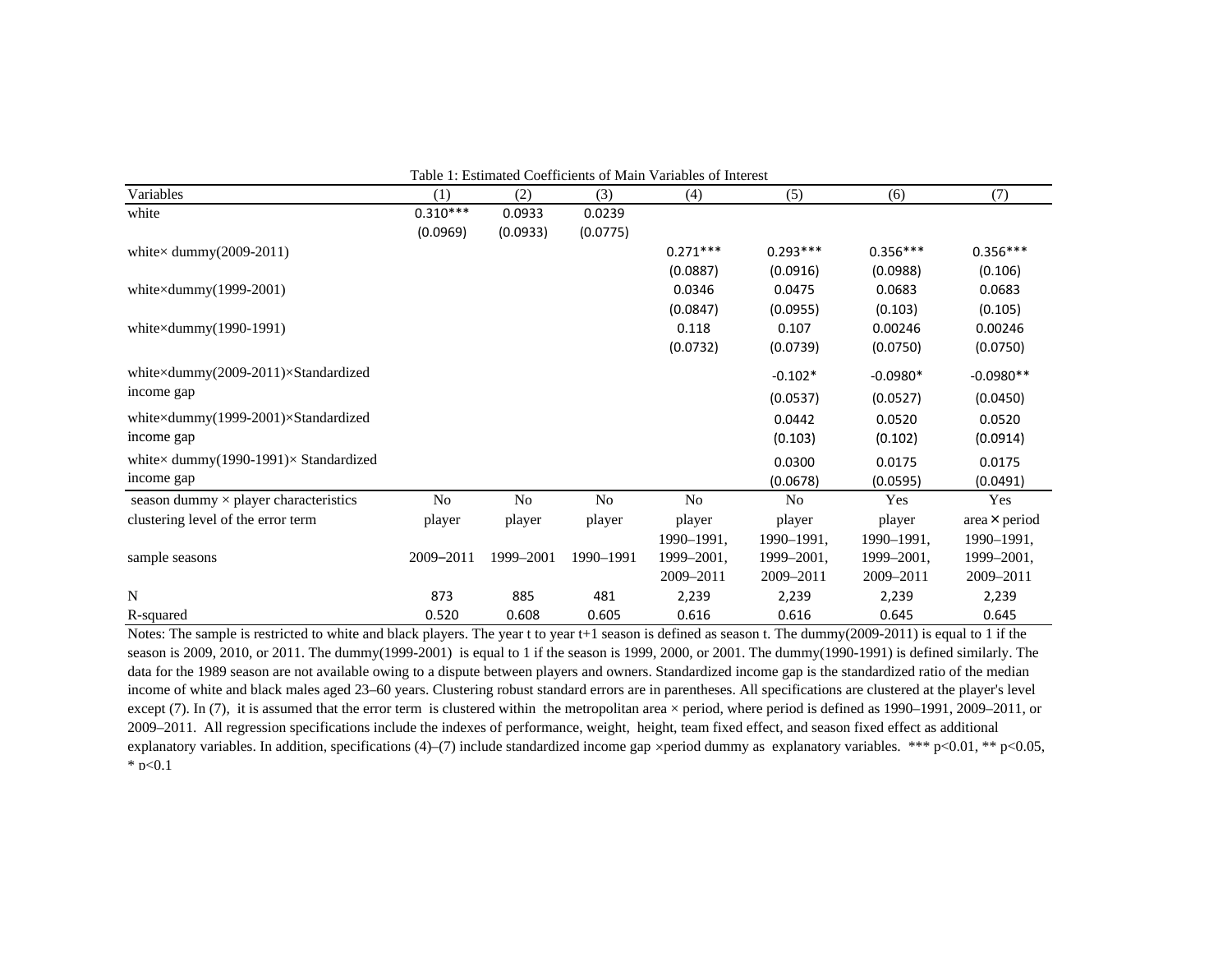

Figure 1: White at year t plots the coefficient of the white dummy when the log of salary is regressed on the white dummy and other covariates using the sample of year  $t$  in the NBA salary data. The sample is restricted to white and black players. The median income ratio plots the ratio of the median income of male white and black citizens aged 23 to 60 years, calculated from the CPS data.

## References

- Bodvarsson, Ö. B. and Brastow, R. T. (1998). Do employers pay for consistent performance?: Evidence from the nba. *Economic Inquiry*, 36(1):145–160.
- Dey, M. S. (1997). Racial differences in national basketball association players' salaries: A new look. The American Economist, 41(2):84–90.
- Erick Eschker, S. J. P. and Siegler, M. V. (2004). The nba and the influx of international basketball players. Applied Economics, 36(10):1009–2020.
- Gius, M. and Johnson, D. (1998). An empirical investigation of wage discrimination in professional basketball. Applied Economics Letters, 5(11):703–705.
- Groothuis, P. A. and Hill, J. R. (2013). Pay discrimination, exit discrimination or both? another look at an old issue using nba data. *Journal of Sports Economics*, 14(2):171–185.